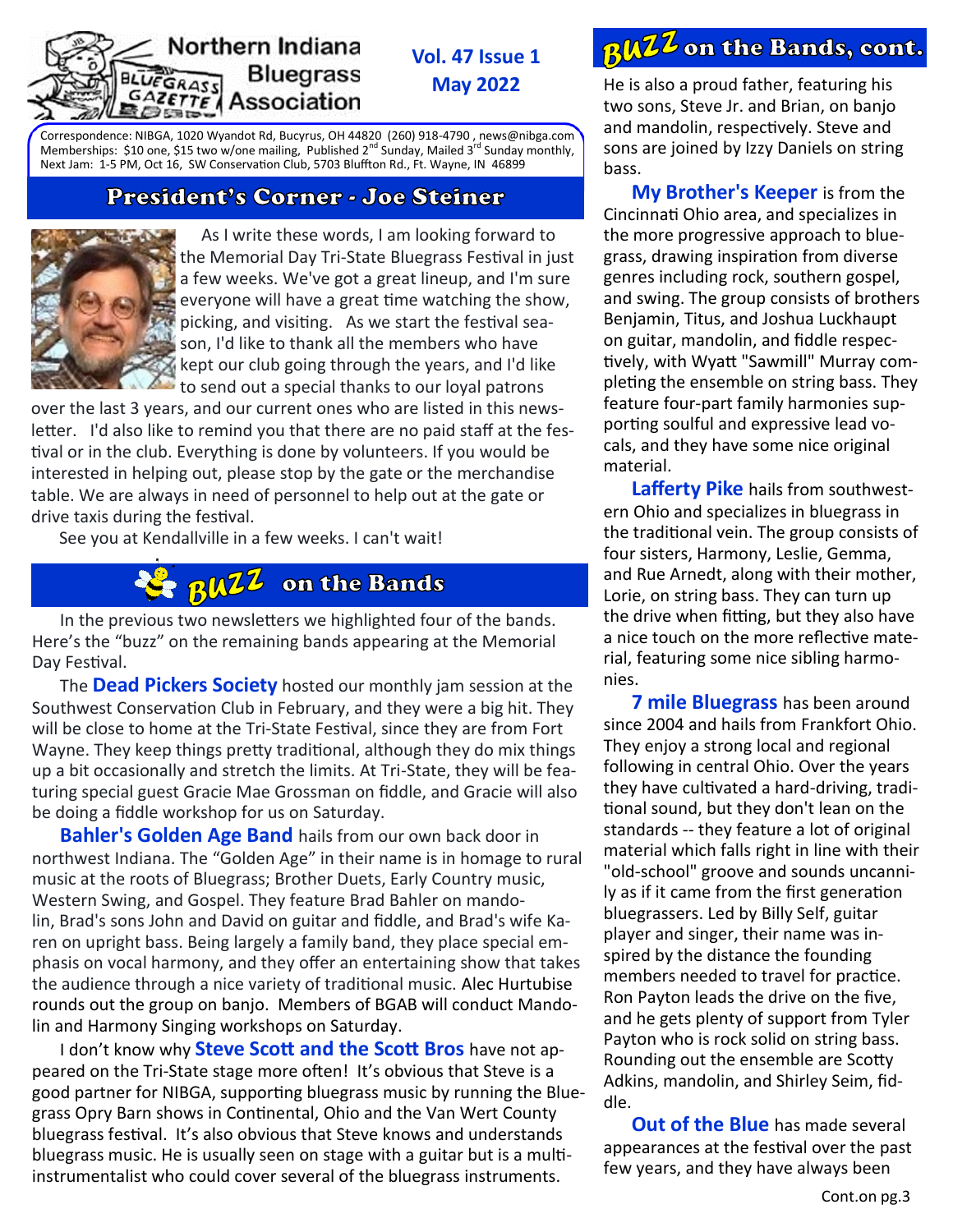# **Upcoming Events**

### **INDIANA**

- [ree,](https://www.wakarusabluegrassjam.com/) 574-862-2200 6:30-9p Free. Baugo Church of the Brethren, 64051 C.R. 1, Wakarusa, **IN** 46573
- **2 nd** & **4 th Thurs**. Emery Lee Building, Beulah Park Jam, 400 E. 4th St., Alexandria, **IN** 46001 6-9p
- **3 rd Fri** [Winamac Bluegrass Jam,](https://www.facebook.com/woodshedrambler) American Legion, 110 Franklin St., Winamac, **IN** 46996 Tom 574-205-2274 7-10p
- **3 rd Sun** Northern Ind. Bluegrass jam & meeting, SW Conservation Club, 5703 Bluffton Rd, Fort Wayne, **IN** 46809 noon-6p free , acoustic only instruments, food & beverages
- **3 rd Sun** Indiana Friends of Bluegrass, Concord Community Center, 1310 S. Meridian St. Indianapolis, **IN** 46225 [indianafriendsofblue](javascript:DeCryptX()[grass@yahoo.com](javascript:DeCryptX()
- **Last Fri** Boardwalk Jam, Ben's Pretzels, 100 Berkshire Dr, Shipshewana, **IN** 46565-8757 6:30p year around
- **05/21** Sassafras Grass; Metamora [Opry Barn,](https://www.metamorampa.org/bluegrass-nights-at-the-opry-barn) 19189 Pennington Rd, Metamora, **IN** 47030 [MetamoraMusic@gmail.com](mailto:MetamoraMusic@gmail.com)
- **05/26-30** Dry Branch Fire Squad, Hogslop String Band, Echo Valley, Caney Creek, 7 Mile Bluegrass, Out of the Blue, Bahler's Golden Age, Steve Scott & Scott Bros, Dead Pickers Society, JT & Thunderhill, Suzuki Fiddlers, Brother's Keeper, workshops; Tri-State BGF, 580 N. Fair St., Kendallville, **IN** 46755 Th: drive-in \$0, Fr: \$20, Sa: \$30, Su: \$25, wknd: \$45, kids 15 & under w adult \$0, camp \$15/night w wknd ticket, 3 day min.

#### **MICHIGAN**

- **every Weds.** jam with Ron Hammon, Moose, 4043 Howe Rd, Grand Blanc, **MI** 48439 6:30-9p Ron 810-309-0032
- **every Sun.** Bob'[s Barn Jamborees,](https://www.facebook.com/search/posts/?q=bob%27s%20barn%20jamborees) 1417 Johnson St., Lake Odessa, **MI** 48849 616-374-8205 3-4p show, 4:30-7p

jam [bobwarner40@gmail.com](mailto:bobwarner40@gmail.com)

**1 st Sat** Manton Jamboree, Ranger room, Manton HS, 105 5th St, Manton, **MI** 6-9p

- **1 st Thurs** [Wakarusa Bluegrass Jambo-](https://www.wakarusabluegrassjam.com/)**1 st** & **3 rd Tues** Presbyterian Village [lwestbrook17@hotmail.com](mailto:lwestbrook17@hotmail.com) 32001 Cherry Hill Road Westland, **MI** 48135 7-9:30p Wendy Hause, [whause@frontier.com](mailto:whause@frontier.com) 313-617-4864
	- **2 nd Sat** Maumee Street Music Jam, First Presbyterian Church, 156 E. Maumee, Adrian, **MI** 49221 6p, snack bar, Mullins 517-607-8085, Church 517-265-2168
	- **3 rd Sat** [West MI Bluegrass,](http://wmbma.org/) Aiden's Place, 42 E Lake St, Sand Lake, **MI** 49343 616-419-6713 1p
	- **3 rd Sun** Woldumar Nature Center, 5739 Old Lansing Rd., Lansing, **MI** 48917 2-5p \$5 donation 517-505-2809
	- **3 rd Sat** Michigan Bluegrass Assoc., Armstrong Middle School, 6161 Hopkins Dr., Flint, **MI** 48506 6p 810 736-5332
	- **05/25** [Yonder Mountain String](https://www.yondermountain.com/tour/)  [Band;](https://www.yondermountain.com/tour/) [The Deck,](https://thedeckmkg.com/) 1601 Beach St, Muskegon, **MI** 49441 7p 231-755-5022

#### **OHIO**

- **Every Tues** FOMC jam, 1196 Ross Millville Rd, Millville, **OH** 45013 7-9p 419-568-1220
- **Weds.** 05/04, 11, 18, 25[Appalachian](https://www.fotmc.com/vernon-mcintyres-appalachian-grass/)  [Grass;](https://www.fotmc.com/vernon-mcintyres-appalachian-grass/) [Vinoklet Winery,](http://fibbrew.com/) 11069 Colerain Ave, Cincinnati, **OH** 45252 513-832-1422 free, food available 6:30-8:30p
- **Every Thursday** Open Bluegrass Jam; Bluegrass Picking Circle, Rambling [House,](http://www.ramblinghouse.com/) 310 N Hudson St, Columbus **OH** 43202 614-468-3217 6-8p free, acoustic, no mics
- **4 th Friday** [Appalachian Grass;](https://www.fotmc.com/vernon-mcintyres-appalachian-grass/) [Vinoklet Winery,](http://fibbrew.com/) 11069 Colerain Ave, Cincinnati, **OH** 45252 513-832-1422 free, food available 7-9p
- **Every Sat.** [Dry Creek Cafe,](https://www.facebook.com/drycreekcafemv) 201 Columbus Rd, Mt Vernon, **OH** 43050 8-10p free, food available 740-830-6083
- **05/01** Wayfarers; [Combustion Brew](http://www.combustionbrewing.com/index)[ery,](http://www.combustionbrewing.com/index) 80 W. Church St, Pickerington, **OH** 43147 614-834-9595 4-6 pm
- **05/06** [Vernon McIntyre](https://www.fotmc.com/vernon-mcintyres-appalachian-grass/)'s Appalachi[an Grass;](https://www.fotmc.com/vernon-mcintyres-appalachian-grass/) Butler County BGA., Community Center, 5113 Huston Rd, Collinsville, **OH** 45004 7-9p free, dinners available
- **05/06** [Calabogie Road,](http://calabogieroadbluegrass.com/) Jim & Bailey; [Pennyroyal Opera House,](https://www.pennyroyalbluegrass.com/) Exit 198 off I-70, Fairview, OH. Doors open at 5. Music begins at 7p
- **05/07** [Calabogie Road;](http://calabogieroadbluegrass.com/) Sterling Blue[grass Concert,](https://www.facebook.com/Sterling-Bluegrass-Jamboree-816204801768832/) 26 E. Main St., Mt Sterling **OH** 43143 614-323-6938
- **05/07** New Mountain Heritage; [Sterling Bluegrass Concert,](https://www.facebook.com/Sterling-Bluegrass-Jamboree-816204801768832/) 26 E. Main St., Mt Sterling **OH** 43143 614-323-6938 6p
- **05/07-08** MANY BANDS! See BluegrassUSA.net for full listing. [Appa](http://www.appalachianfestival.org/music)[lachian Festival](http://www.appalachianfestival.org/music), 2022 Mother's Day Weekend • Rain or Shine Coney Island, Cincinnati, **OH**
- **05/07** Bluenote; [Clifton Opera House,](http://www.villageofclifton.com/full-coh-calendar/)  5 S Clay St, Clifton, **OH** 45316 937-767-1767 7:30p
- **05/13** Higher Vision, Frosty Morning; [Pennyroyal Opera House,](https://www.pennyroyalbluegrass.com/) Exit 198 off I-70, Fairview, **OH** 7p
- **05/14** Open Rail; [Sterling Bluegrass](https://www.facebook.com/Sterling-Bluegrass-Jamboree-816204801768832/)  [Concert,](https://www.facebook.com/Sterling-Bluegrass-Jamboree-816204801768832/) 26 E. Main St., Mt Sterling **OH** 43143 614-323-6938 6p
- **05/14** Carter Bridge; Clifton Opera [House,](http://www.villageofclifton.com/full-coh-calendar/) 5 S Clay St, Clifton, **OH** 45316 937-767-17677:30 pm
- **05/14** [Vernon McIntyre](https://www.fotmc.com/vernon-mcintyres-appalachian-grass/)'s Appalachi[an Grass;](https://www.fotmc.com/vernon-mcintyres-appalachian-grass/) Hamilton'[s Urban Back](https://www.hubhamilton.com/)[yard,](https://www.hubhamilton.com/) 501 Main St., Hamilton, **OH** 45013 7-10p free 513-893-9482
- **05/14** 7 Mile Bluegrass; American [Legion,](https://www.facebook.com/Ross-County-American-Legion-Post-62-203248895090/) 53 West Main Street, Chillicothe, **OH** 45601 7-9 pm
- **05/20** The Malpass Brothers; Methodist Church, 207 S. Court St, Marysville, **OH** 43040 7p
- **05/21** Fenced In; [Sterling Bluegrass](https://www.facebook.com/Sterling-Bluegrass-Jamboree-816204801768832/)  [Concert,](https://www.facebook.com/Sterling-Bluegrass-Jamboree-816204801768832/) 26 E. Main St., Mt Sterling **OH** 43143 614-323-6938 6p
- **05/21** Buck and Company, Lost & Lonesome Like Father, Like Son; Town Hall, SR 44 & SR 303 Shalersville, **OH** 44266 7P
- **05/21** New Mountain Heritage; [Clifton Opera House,](http://www.villageofclifton.com/full-coh-calendar/) 5 S Clay St, Clifton, **OH** 45316 937-767-1767 7:30 pm.
- **05/27** The Woodpickers; Byrne'[s Pub,](https://www.facebook.com/pg/byrnespubgrandview/events/?ref=page_internal)  1248 W. Third Ave., Columbus, **OH** 43212 614-486-4722 7-9p
- **05/27-29** MANY BANDS! See BluegrassUSA.net for full listing. Mitch & Cindy's Bluegrass Festival, Fairgrounds, 899 Everett Hull Rd., Cortland, **OH** 44410 330-770-9511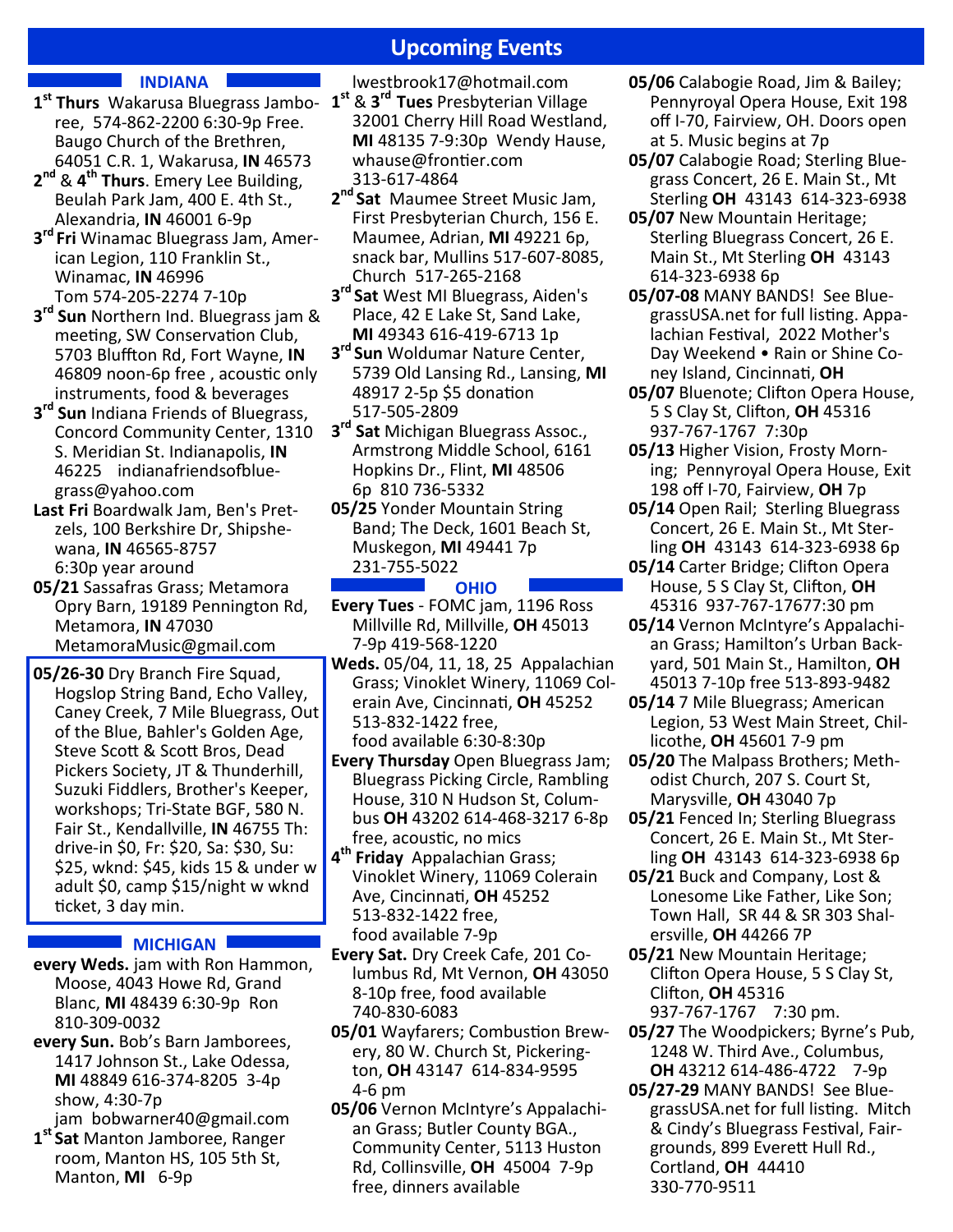## **2022 Patron T-Shirts!**

## **Buzz on Bands - continued**



er supporting your favorite festival by becoming a

**2022 Patron**. For a \$100 donation, you will receive a family membership for the 2022 year (which entitles you to discounted tickets for the festival and newsletters through April 2023), a special edition 2022 Patron T-Shirt, and your name listed on all donor publications and announcements. You can sign up to be a Patron on the regular renewal form published below.

 **As a "Thank you" to the renewing Patrons from 2021, they will receive their 2nd t-shirt free when they renew.** Patrons help keep NIBGA afloat and guarantee the survival of bluegrass in the tri-state area for the future. Thank you for your support!!

well received. They are sounding their best ever now, with the addition of the soulful voice of Donnie Voiles. Donnie is unmistakable, and he joined a group that has top talent in every corner with banjo player Dave Conley Jr, hot flatpicker Dave Conley Sr, and rock solid bassist Jeff Lawless. They are now also joined on mandolin by Chris Martin, who has appeared at Tri-State with several groups. They do a great job all around on the instrumentals and put together some nice harmonies around Donnie's fine lead vocals.

The "other" **Echo Valley** is from Western Pennsylvania and is comprised of 7 siblings who grew up playing music on the family farm. Their sound is based on their tight, sibling harmonies which are among the best I have ever heard. Their approach is very expressive and creative, both in arranging and performing. They have some great ideas and they execute them extremely well – their vocals go beyond the definition of "beautiful" and are filled with both power and excitement. The band was formed by sisters Elizabeth, Emily, Isabelle, Olivia, and Emmaline, performing on guitar, fiddle, mandolin, banjo, and string bass, respectively. They have now been joined by sister Annamae and brother David on mandolin and banjo. **See you in May!**

Amazon donates annually to participating 501c3 organizations. AmazonSmile donates 0.5% of your purchases to your selected charity, at no extra cost to you. You shop. Amazon gives. Go to: smile.amazon.com/ch/35- 1424100

\_\_\_\_\_\_\_\_\_\_\_



Kroger donates annually to participating 501c3 organizations based on your percentage of your spending. Detail instructions are at:

kroger.com/i/community/communityrewards.

<u> 1950 - 1950 - 1950 - 1950 - 1950 - 1951 - 1951 - 1951 - 1951 - 1951 - 1951 - 1951 - 1951 - 1951 - 1951 - 195</u>

 **NIBGA 2022-2023 Membership Form a 501(c)(3) Non-Profit www.BluegrassUSA.net**   $\bullet$  Due by May 1, 2022\*  $\bullet$  NIBGA - 5255 E. 5000 N Rd, Bourbonnais, IL 60914  $\bullet$  ph: 260-918-4790  $\bullet$  email: DF22@nibga.com \* Memberships expire April 30, 2023  $Name(s):$  Address: \_\_\_\_\_\_\_\_\_\_\_\_\_\_\_\_\_\_\_\_\_\_\_\_\_\_\_\_\_\_\_\_\_\_\_\_\_\_\_\_\_\_\_\_\_\_\_\_\_\_\_\_\_\_\_\_\_\_\_\_\_\_\_\_\_\_\_\_\_\_\_\_\_\_\_\_\_\_\_\_\_\_\_ City: \_\_\_\_\_\_\_\_\_\_\_\_\_\_\_\_\_\_\_\_\_\_\_\_\_\_\_\_\_\_\_\_\_\_\_\_\_\_\_\_\_\_\_\_\_\_ State: \_\_\_\_\_\_\_\_\_\_\_\_\_\_ Zip: \_\_\_\_\_\_\_\_\_\_\_\_\_\_ Phone: (\_\_\_\_\_\_\_) \_\_\_\_\_\_\_\_\_\_\_\_\_\_\_\_\_\_\_\_\_ e-Mail: \_\_\_\_\_\_\_\_\_\_\_\_\_\_\_\_\_\_\_\_\_\_\_\_\_\_\_\_\_\_\_\_\_\_\_\_\_\_\_\_\_\_\_\_\_\_\_\_  **Yes: e-Mail mine:** \_\_\_\_\_\_\_\_ No, snail mail it \_\_\_\_\_\_\_\_ Canada: snail mail (1 or 2) \$15, e-Mailed(1) \$10/(2) \$15 New: \_\_\_\_\_\_\_\_\_\_\_\_\_\_\_\_Renewal: \_\_\_\_\_\_\_\_\_\_\_\_\_\_\_\_ \$10 Single: \_\_\_\_\_\_\_\_\_\_\_ \$5 ea addl same address 16 & older \_\_\_\_  **OR TO BE A PATRON** (**includes dues and one T-shirt**) I want to be a 2022 Patron and support the club: \$100 \_\_\_\_\_\_ T-Shirt Size? S M L XL XXL Additional 2022 Patron T-shirt:  $\begin{array}{cccc} \text{5} & 20 & \text{7} & \text{7} & \text{1} & \text{8} \\ \text{8} & 20 & \text{7} & \text{9} & \text{1} & \text{1} & \text{1} & \text{1} & \text{1} \end{array}$ OR For renewing 2021 Patrons - T-shirt : FREE T-Shirt Size? S M L XL XXL Patron name(s) as it should appear on recognition board: (Please print clearly)